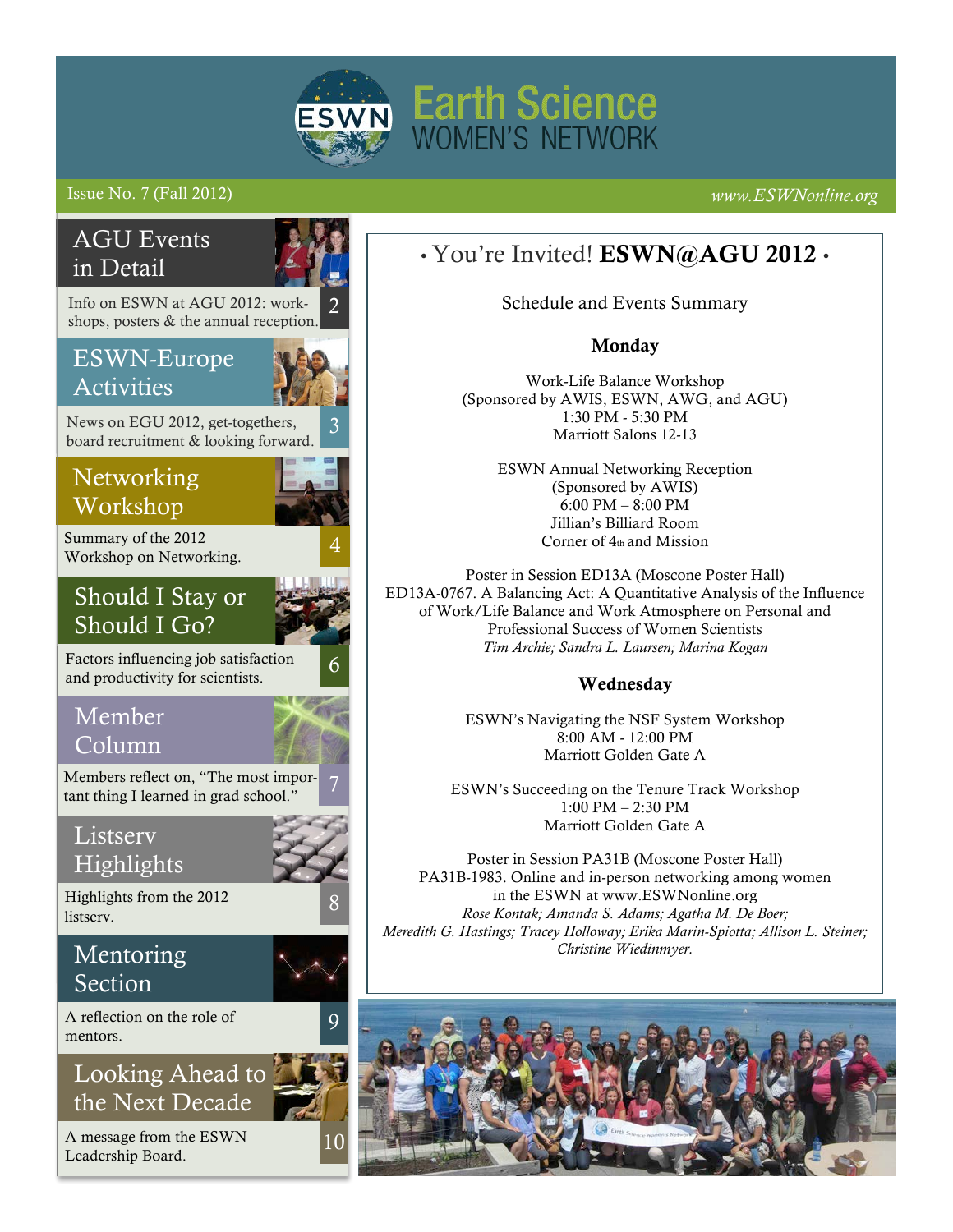

**Monday** 

Work-Life Balance Workshop (Sponsored by AWIS, ESWN, AWG, and AGU)

> 1:30 PM - 5:30 PM Marriott Salons 12-13

Work-life satisfaction is a critical issue for individuals in today's STEM environment. Research shows that loss of top talent is a likely issue for universities and corporations alike, and that having rigorous development opportunities can make a difference in retaining top talent. The goal of this workshop is to give individuals the tools they need to achieve satisfaction and an effective balance between their professional and personal lives and thereby facilitate sustainable engagement and success in their jobs. This workshop is a partnership between AGU, AWG, and ESWN. Content provided by AWIS. The workshop is free and no registration is required.

> ESWN Annual Networking Reception (Sponsored by AWIS and ESWN)

•

6:00 PM – 8:00 PM Jillian's Billiard Room Corner of  $4<sup>th</sup>$  and Mission

Come join us for free appetizers and networking with ESWN members!

•

Poster in AGU Session ED13A (Moscone Poster Hall) ED13A-0767. A Balancing Act: A Quantitative Analysis of the Influence of Work/Life Balance and Work Atmosphere on Personal and Professional Success of Women Scientists

#### *Tim Archie; Sandra L. Laursen; Marina Kogan*

See a preview of Tim's poster on page 6 of the newsletter!



# Wednesday

#### ESWN's Navigating the NSF System Workshop

8:00 AM - 12:00 PM Marriott Golden Gate A

How do you make your proposal as NSF-savvy as possible? How do you best describe your broader impacts? What is cutting edge in data management? How do you identify the best program for application? How do you access available education and outreach funds? There are always new initiatives starting at NSF access available education and outreach funds? There are always new initiatives starting at NSF, beyond core programs. How do you identify and apply for these opportunities? How are initiatives different than core programs? How can you design effective integrated research? Answer these questions and meet in small groups with Program Officers, get to know what they are looking for, and learn how to ask the right questions, give the right answers, and get funded. This workshop is open to all AGU Fall Meeting attendees and will be particularly helpful to early-career to midcareer participants, especially graduate students, post-docs, researchers, and tenure-track faculty thinking about applying for NSF funding for the first time. This workshop is being sponsored by Earth Science Women's Network and AGU Education.

#### ESWN's Succeeding on the Tenure Track Workshop

•

1:00 PM – 2:30 PM

Marriott Golden Gate A

The tenure track can seem mysterious: a few crucial years where new professors build a research program, develop a teaching portfolio, and hope to be promoted. In this workshop, we aim to de-mystify the process, and share secrets to success. A panel of recently tenured faculty members in earth science disciplines share their "lessons learned" and answer questions. Geared towards assistant professors on the tenure-track now, as well as grad students and post-docs considering an academic career; all are invited. This workshop is a partnership between Earth Science Women's Network and AGU.

Poster in AGU Session PA31-B (Moscone Poster Hall)

•

#### PA31B-1983. Online and in-person networking among women in the Earth Sciences Women"s Network at www.ESWNonline.org

*Rose Kontak; Amanda S. Adams; Agatha M. De Boer; Meredith G. Hastings; Tracey Holloway; Erika Marin-Spiotta; Allison L. Steiner; Christine Wiedinmyer*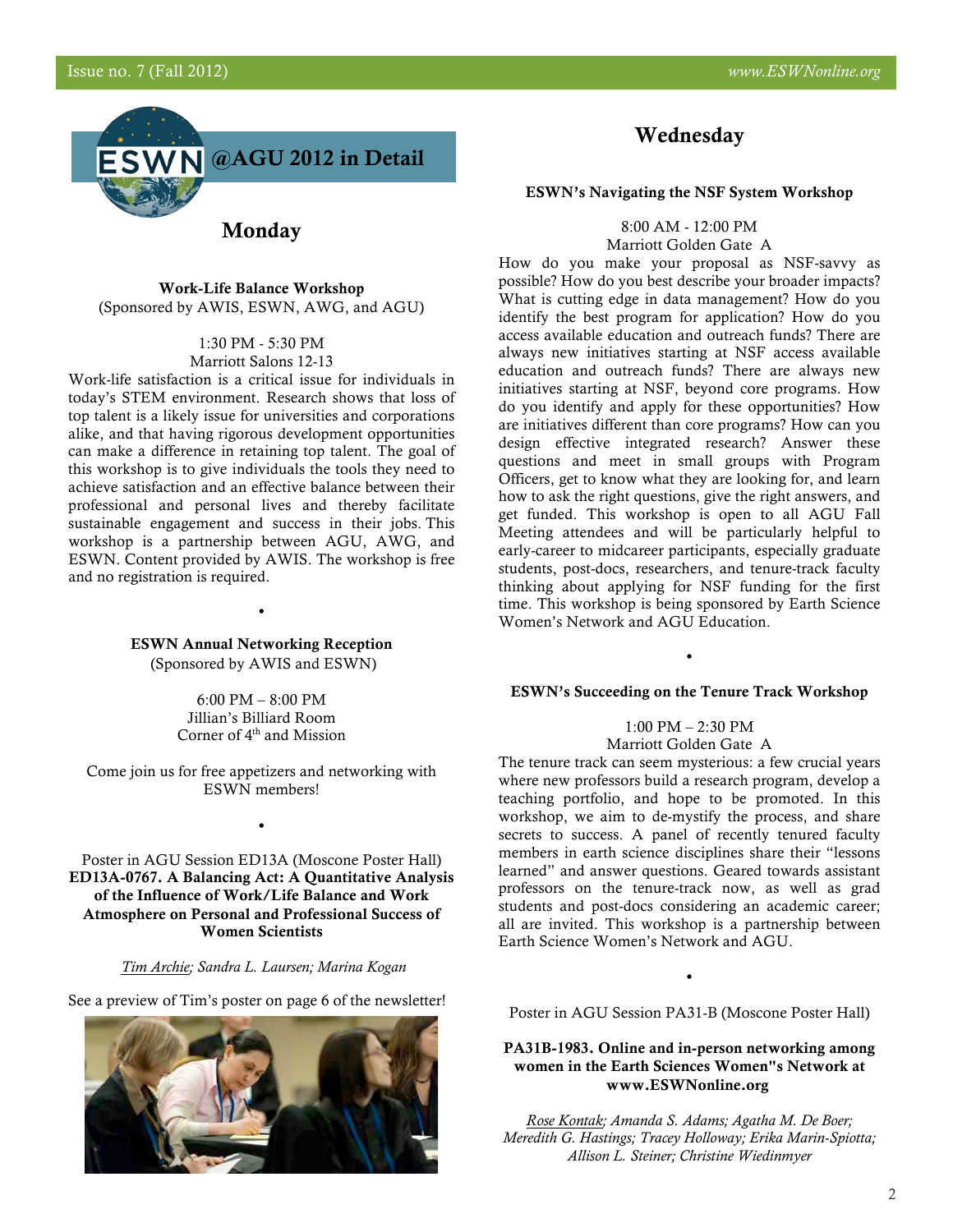# ESWN-Europe Activities



Agatha de Boer Associate Professor Stockholm University

> Mirjam Glessmer Postdoctoral Fellow University of Bergen



#### EGU 2012

For the fifth time in a row, ESWN held a reception at the European Geophysical Union's (EGU) annual General Assembly in Vienna. It was great to see so many new faces. After warming up over drinks and snacks at the reception a group of us went on to have dinner at the Palat Schinken Pfandl, a traditional pancake house in Vienna that is fast becoming an ESWN favorite and tradition.



#### Bergen Get-togethers

ESWN has a very active group of members in Bergen. In 2012 members arranged 3 dinner meetings. These are very popular and always well attended.



### European Board Recruitment

In October the ESWN European Board recruited 3 more members and now consists of a total of 8 women representing 6 different countries! The full list of board members are Agatha de Boer (Sweden), Amelie Kirchgaessner (UK), Jaana Bäck (Finland), Jaime Toney (UK), Jennifer Holden (UK), Mirjam Glessmer (Norway), Nedjeljka Zagar (Slovenia), and Tatiana Ilyina (Germany).



### Looking forward

Buoyed by the enthusiasm and success of EGU 2012, the European board are planning and have applied for funding for a variety of events in 2013. The first event will be a one day workshop on Sunday 7 April, the day before the EGU 2013 General Assembly starts. The aim of the workshop will be to introduce potentially beneficial women's networks in Europe to our members and also to give inspirational women in science a chance to tell the attendees how they have used networking to gain success.

Of course, our annual EGU reception will not be forgotten in the process and will take place later in the week. Details will be distributed soon.

On 6-8 May there will be and Op-Ed workshop held in Bergen, Norway. Participants will learn how to effectively let their voice be heard in the media. Also planned for May is a workshop on networking that will be based on the successful ESWN workshop in Wisconsin in 2012. The latter workshop is still subject to a pending funding decision from the Elsevier Foundation to whom the board submitted a proposal for support.

In other words, lots of events for all our members to look forward to in Europe in 2013! Keep an eye out on the listserv and the website for details that will come soon!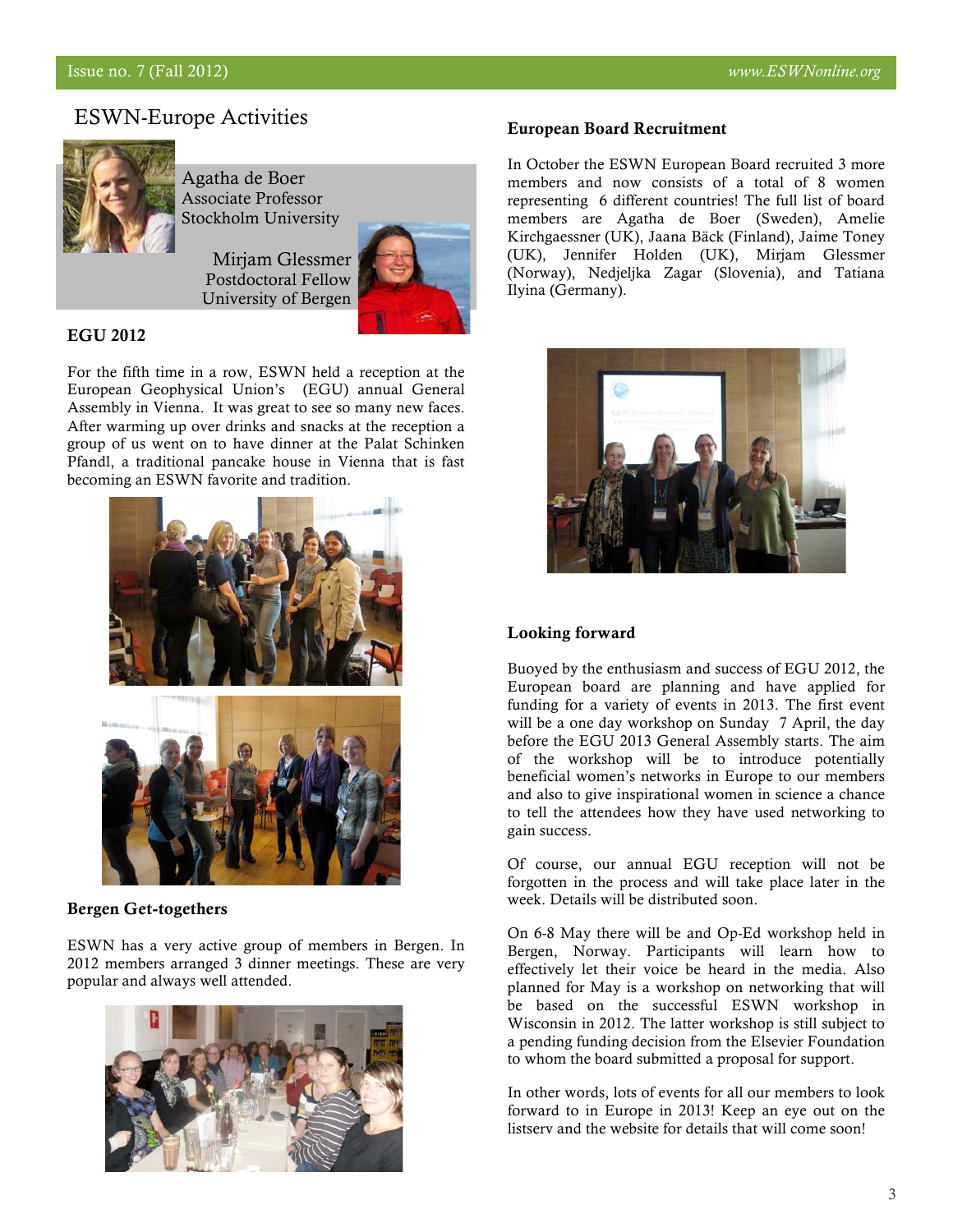# A Participant's summary from the "Skills for Networking and Communication" Workshop, Madison 2012



This summer I attended the amazing two-day Madison workshop with lots of information on how to improve your professional network and develop networking skills. Christina Olex (day 1) and Kerry Ann Rockquemore (day 2), both professionals in their fields and great experts in networking, were our two coaches for the two-day workshop. Here are the main highlights from each day, with a more detailed summary below.

#### First day:

1. Get out there and start approaching people – practicing networking is the best way to improve your networking skills.

2. Be specific with your goals when asking busy people for their time. (What do you want to know and how much of their time do you need?)

3. Introverts don't have to become extroverts to be able to network.

#### Second day:

- 1. Map your current mentoring network.
- 2. Write each day of the week (that's what your job is about) except weekends.

3. Accountability is the key ingredient for success.

#### *Networking*

For some of us, this word has a negative connotation. We know it is important but sometimes it brings up these feelings of fear (maybe of rejection) or discomfort (of talking to a person we don't know and being put in a very uncomfortable situation). And what do we do? We find excuses not to do it and run! We tend to use these excuses such as "I don't have time", to find our way out and not network. But if we are honest with ourselves, then we actually know that it isn't necessarily time we don't have, it's the courage. Well, that's how it is for me... it is easier to avoid it then actually to step up, deal with the discomfort and do it. Partly it has to do with the fact that we don't know what we are supposed to say, which you can circumvent by having a good set of questions. Mostly it has to do with the fact that networking is something we may not want to do. So, yes, talking to new people can

be scary, however, networking also means learning how to network better.

The bottom line is that there is no way around it and that we need to learn to conquer this fear and go out there and approach people. I know, this sounds like the opposite of what some of us might like to do. But ask yourself, what would you lose? Yes, there is the possibility of rejection, but there is also the possibility of success.

#### *Limiting beliefs that we LOVE to use*

Christina provided some examples of limiting beliefs that we like to use as excuses not to network. They might work well for our not-wanting-to-network-mind but they won't help us to network:

- *Who am I to contact \_\_\_\_\_\_\_\_?* Grad students frequently think this way. Yes, important people are busy, but they also expect to be asked for advice. Don't hesitate because you feel that they don't have time. However, be very specific if you contact them. Say what you want and how much time you would need from them. That way it's easier for them to say yay or nay and you don't have to wait for a reply forever.

- *My work isn't ready to show anyone/good enough.* That's my personal favorite - I use it all the time!

- *I may be rejected/embarrassed/humiliated.* That would be one we easily could be afraid of and might take too personally, but we need to get over it.

- *I don't have the resources/time to \_\_\_\_\_\_\_\_\_ .* That one competes with my other favorite... I guess, it is my second favorite?

- *Nobody has ever helped me in the past, so nobody will help me now.* This one I have not really experienced because I have had very helpful people around me. However, others discussed how prior failures can affect your fear of networking.

- *I'm afraid of \_\_\_\_\_\_\_\_\_\_\_\_.* Yes, you probably could fill many things into this blank.

- *I don't know where to find \_\_\_\_\_\_\_\_\_\_\_\_\_\_.* (They are hiding!)

- *Important people are so busy and have no time.* Do you know this excuse? The truth is, important people are very busy, but whether they have time for certain things is up to them to decide. We often run into this situation where we would like to talk to them ata conference, introduce ourselves, or would like to write them an email with the intent to work with them, but sometimes this seems very difficult and then we do nothing. We are not sure how to approach it: What should I say? How can I get their attention if they have so many other things to do?

What I learned during the workshop is to have goals and precise questions ready to engage with people. If you would like to meet with a busy person, have a specific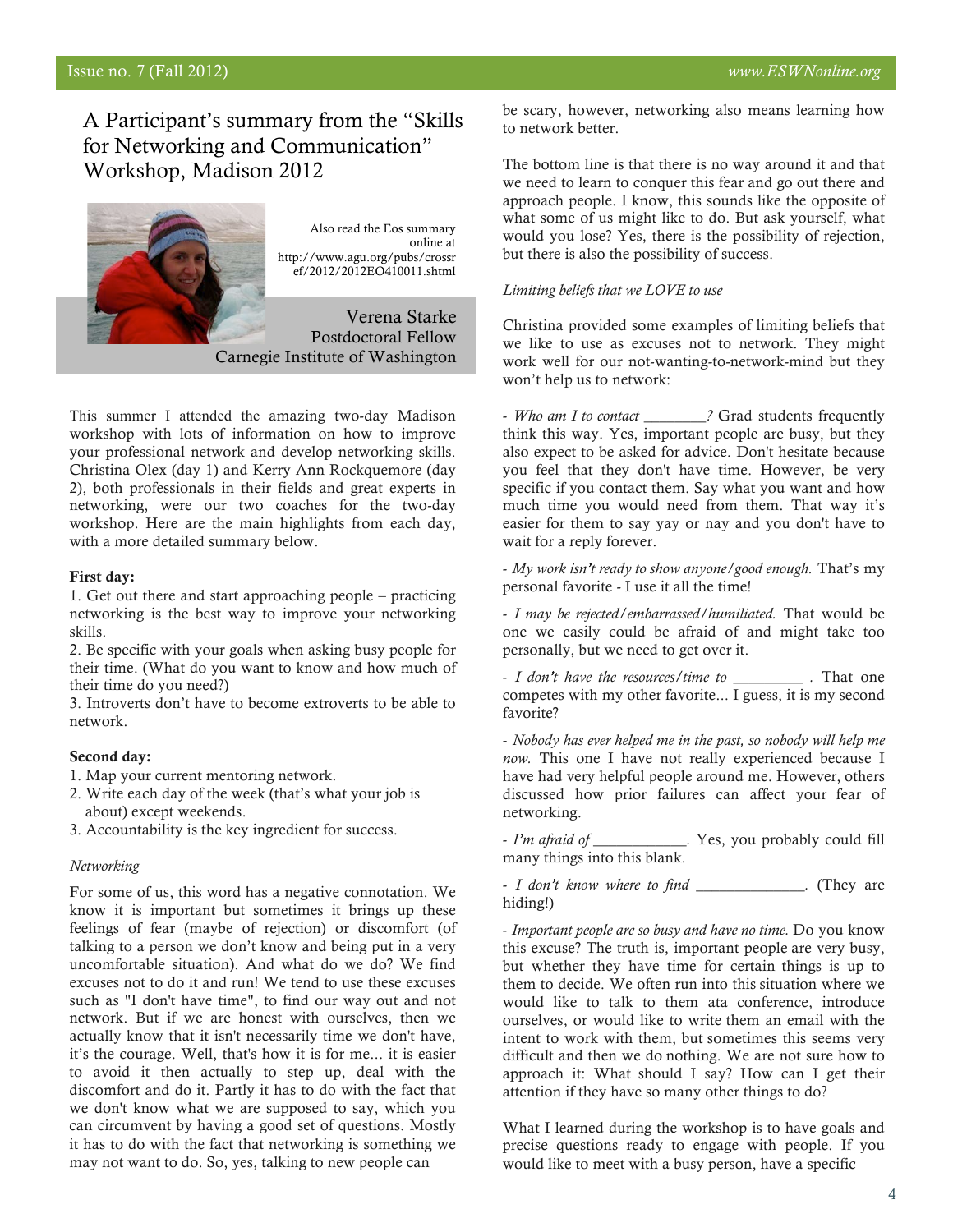#### *ESWN 2012 Workshop on Networking, continued*

question in mind and be specific when asking busy people for their time. It could be something like "I would like to talk to you about [subject here] and was wondering if you have 15 minutes to talk to me next Friday." Even if they are very busy, you will have a higher chance of a favorable reply if you tell them what you want and for how long.

If you are at a conference and want to meet people, then come up with a good set of questions you can ask to get the conversation going. You can use the same questions over and over again, each time you meet people, just to get the conversation rolling. Also, you don't need to go right to the next big conference and get to know everybody there, pick two people you really want to talk to. By the way, there are some very helpful tips in the book "Networking For People That Hate Networking." Introverts don't have to become extroverts to be able to network.

#### *Start Practicing?*

I know, this is all easier said than done. Even if we know all the facts and the importance of talking to strangers; we still are hesitant to do it (well, I am). One way around this is by slowly practicing networking and talking to audiences. Start at the place you work and start small. For example:

- Go to work functions and talk to your colleagues, get to know people that are new.

- Take the opportunity and talk to guest speakers, which mostly takes only 30 minutes. If you don't have the same scientific interest, then talk about his/her career, ask for advice (people like to talk about themselves).

- Give talks: start with small groups. The Carnegie Institution, where I work, has an educational summer program for high school kids where they learn to design a small research project. The organizer asked Carnegie scientists if we could give a talk to the kids and tell them about our science. So we talked about how to organize an expedition, find a question one would like to answer, things to bring on your trip to do your science and about what my science is on the expedition (microbial ecology). It was a great discussion and they had a lot of questions about bacteria living inside rocks, which is what I am studying. Was I nervous? Yes, totally! But the only way we can get over it is by practicing talking to people, and a group like this is an "easy audience." They won't criticize you for your science as some of your peers might do. Granted, the kids are a bunch of 16-year-olds, partially too embarrassed to admit that something is cool, but as soon one person asked several questions the others joined in.

One more thing: when we are asked to perform in front of people, a possible reaction is "I have no time, I have so many other things to do." We do have many other things to do, BUT one of the goals is to become a better speaker

and get over being afraid to talk to audiences. And here is an opportunity, but we are about to turn it down because we don't have time? Or is it actually because we are afraid? Accepting the invitation is not easy at times, but it's the only way to develop your skills!

#### *Upkeep is a part of networking!*

There was another very interesting aspect of networking we learned during the workshop. Networking is not just about approaching people, but also about staying in contact with them (upkeep). Interestingly, people that have an easy time talking to people often have problems with staying connected ("no time?" Go figure - I think this is the most used excuse for anything we do). And people that have difficulties approaching people are often better in keeping up with contact (well, if you don't know that many people because you don't approach them then it isn't too difficult to keep up with the few you know). Networking is not just meeting people, but also maintaining those relationships. Stay connected!

#### *What's your number...*

Of mentors? You might find this a strange question because some people assume that there is one perfect mentor out there. If you have one, hold on to him or her! However, sometimes it is difficult for one person to cover/mentor all the needs we have. Kerry Ann introduced us to a "mentor network map" where different people cover different needs you have in your career process and they change. The categories she described are (1) Substantive Feedback (with department colleagues and professional editors), (2) Sponsorship (with senior department faculty), (3) Access to Opportunities (with internal mentors, peer mentors, external mentors), (4) Accountability for What Really Matters, (5) Role Models, (6) Safe Space, (7) Intellectual Community (with readers for work that is 0-25%, 25-50%, 50-75%, or 75-100% done), (8) Emotional Support (with friends, family, others) and (9) Professional Development (with internal and external). You can change the names of the categories (adjust them to your type of work) as you want!

Networking can be difficult, especially when we are uncomfortable talking to strangers. However, it doesn't help you or your career if you isolate yourself, wanting to work alone and pretending that there is no reason to go to conferences. And stop telling yourself that there is no reason to bother busy people. Take one step at the time and be active. You are not supposed to go out and to get to know the whole world personally (of course you can if that is your goal), but find mentors, friends and peers that you can freely ask for information, contacts and support. Networking builds intellectual, professional and personal relationships that will help you reach your goals easier than if you have to it all on your own. And where is the fun in that? So, go out and talk to strangers even though your Mom told you not to!!!!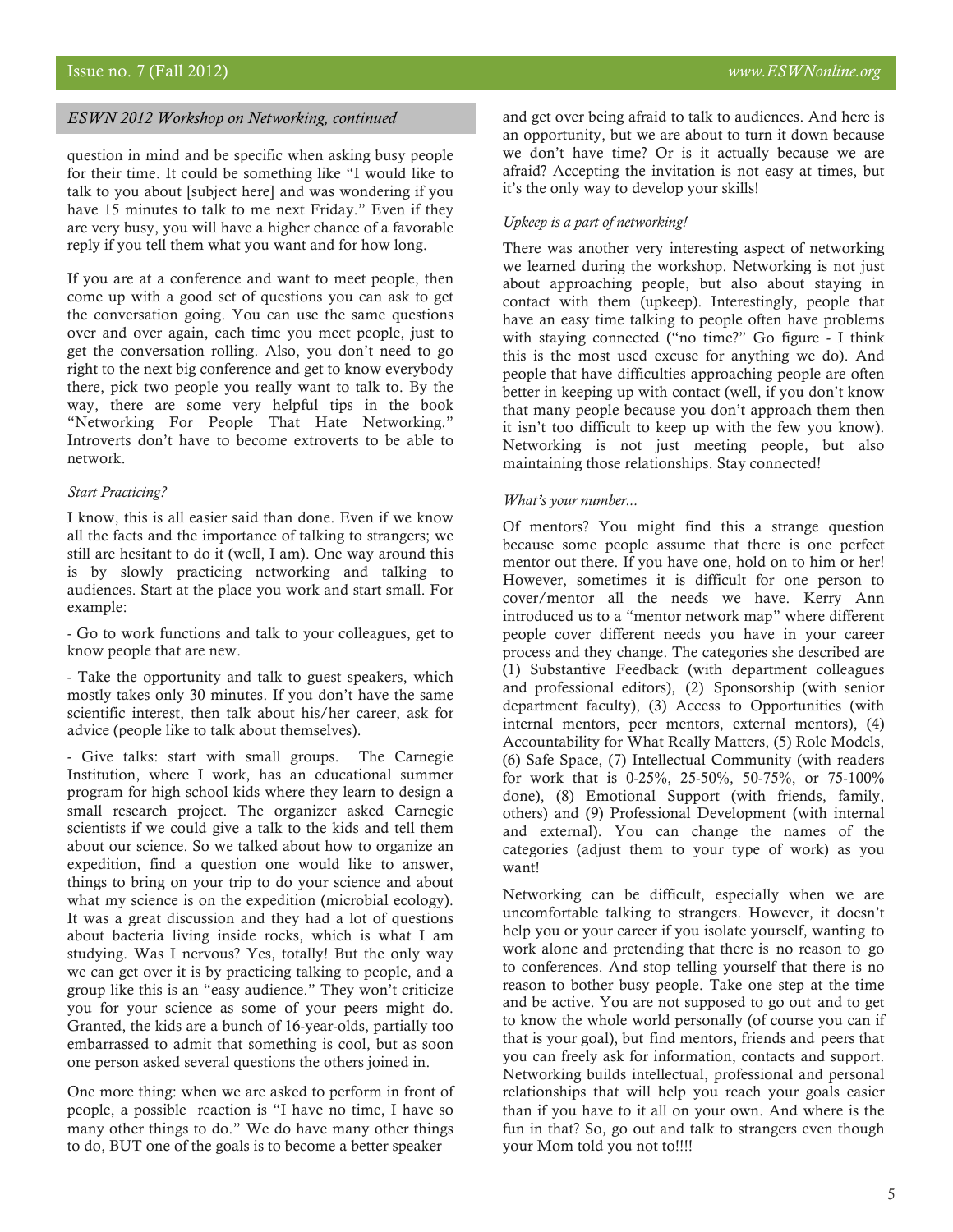### Issue no. 7 (Fall 2012) *www.ESWNonline.org*

## Should I Stay or Should I Go?

Factors Influencing Job Satisfaction and Productivity for Scientists?

Tim Archie and Sandra Laursen, ESWN and University of Colorado Boulder

Recent research has shown that workplace climate is strongly related to job satisfaction and subsequently to individuals' decision to stay or leave the workplace. This may be especially important in

women's career decision-making: for instance, department climate has been shown to influence job satisfaction more strongly for women faculty than for men (Callister, 2006). In our 2010 survey of geoscientists (N=561 primarily ESWN members), we explored these issues further. We asked women questions about their workplace climate, and job and work-life satisfaction, and to identify barriers to career development. Using frameworks developed in organizational psychology, we used our survey data to explain the relationships between self-reported variables including: work-life satisfaction, workplace climate, job satisfaction, and productivity. We also hypothesized that these relationships are moderated by gender and caretaking responsibilities. We developed a path model expressing the strength of relationships among these variables to describe these relationships and to test for moderation effects. Figure 1 displays the relative magnitude of positive and negative standardized regression coefficients among survey variables.

Overall, we find that workplace climate is strongly related to job satisfaction. Previous research has demonstrated the strong connection between job satisfaction and employee turnover. Thus our results indicate that positive



workplace climates can help to retain employees regardless of their gender or caretaking responsibilities. Another important finding is that across all groups, job satisfaction is more strongly related to workplace climate than to work-life satisfaction. This is an encouraging finding, as this suggests that changes in institutional conditions affect job satisfaction more than individual factors. As such, a positive workplace climate can help to keep employees satisfied and productive even during periods when they struggle to maintain their work-life balance.

Other highlights from the results include:

- Across all groups, there is a strong positive relationship between job satisfaction and productivity.
- Across all groups, job satisfaction is primarily a funtion of workplace climate.
- For all women, job satisfaction is also a function of work-life satisfaction.
- Work-life satisfaction is more important for women with child caretaking responsibilities than women without child caretaking responsibilities.
- Workplace climate has a moderate positive influence on work-life satisfaction for women regardless of caretaking responsibilities.

Among women, personal life spillover and long work hours negatively influence work-life satisfaction, job satisfaction, and productivity. These relationships are stronger for women with child caretaking responsibilities.

What does this mean?

- Positive changes in workplace climate may increase job satisfaction, and subsequently productivity, regardless of an individual's gender and child caretaking responsibilities.
- Positive changes in workplace climate may also increase work-life satisfaction, and subsequently increase job satisfaction for women, especially for women with child caretaking responsibilities and those early in their careers.
- Institutional policies may effectively mitigate barriers to work-life satisfaction for women with child caretaking responsibilities and in early career stages. For example, flexible work schedules and child care opportunities at conferences can support these women's career advancement.

These results provide empirical evidence that workplace climates play a strong role in job satisfaction and workers' subsequent decisions to stay or leave their jobs. Gender, child caretaking responsibilities, and career stage all influence the network of relationships between job satisfaction, department climate, and work-life satisfaction. These findings emphasize the importance of an inclusive and positive workplace climate and the need for organizational policies that address work-life balance issues.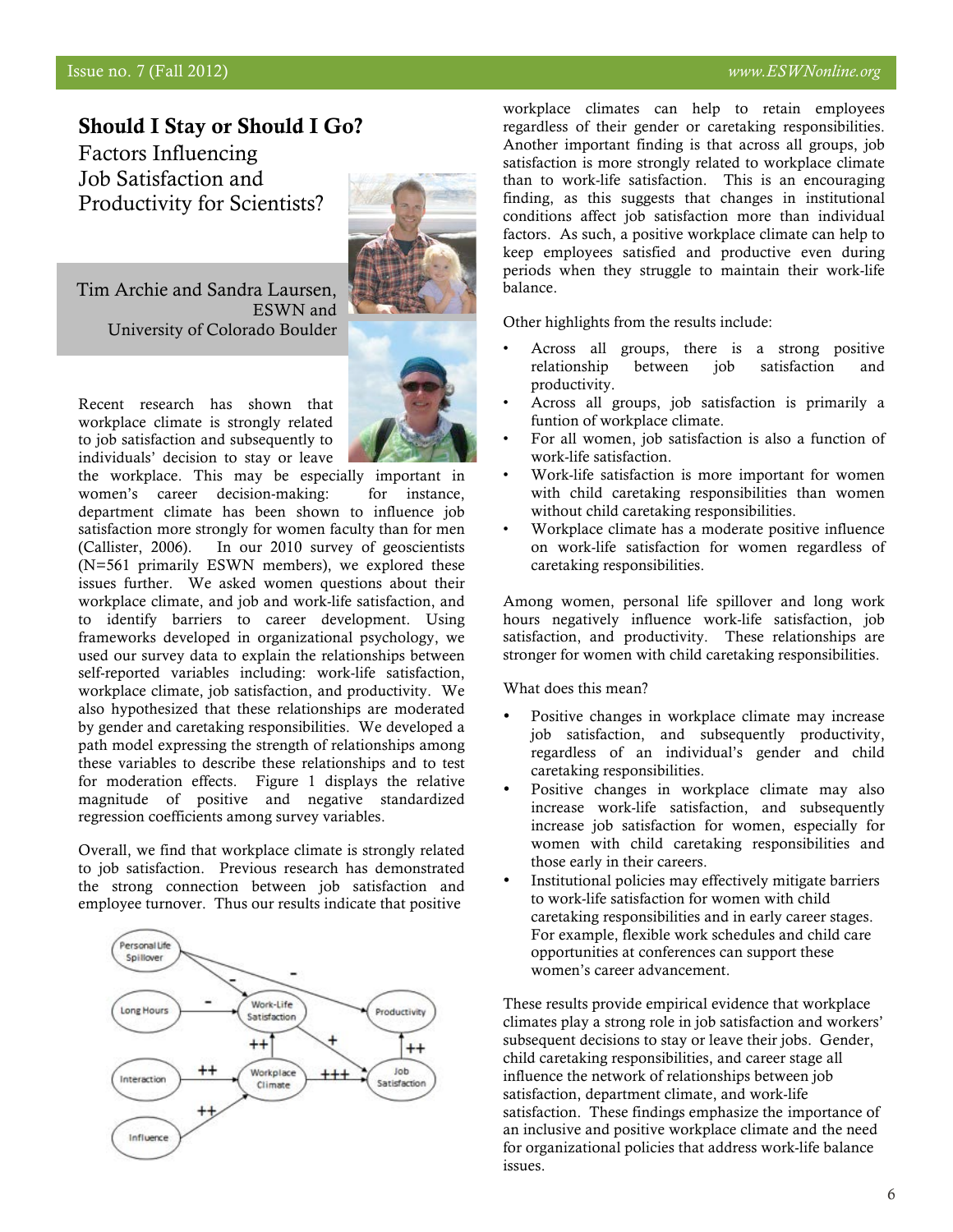# Perspectives from Members

Three ESWN members were asked to complete the sentence "The most important thing I learned in grad school was  $\qquad$ ."



Nadine Unger Assistant Professor Yale University

*"finish and submit the PhD project papers"*

Aside from the linear algebra and how to make a Caipirinha, I learned many important things in graduate school in the UK. Probably the most important thing I learned (the hard way) is to write up and publish the results while the projects are still fresh in the mind. I published only one of the chapters from my PhD thesis. I wish I had submitted two of the other projects at the time, one was on an automatic chemical mechanism reduction software that I developed from scratch, and another was on radical amplification in isoprene atmospheric oxidation. It is so easy to fly across the ocean to an exciting new postdoc and new beginnings. Keep in mind that the post-defense (or post-viva) half-life of the human mind's interest in the PhD project work is rather short. There may be a myriad of acceptable reasons why publishing the work is not at the top of the advisor's priority list (for instance, they are serving a stint as Department Chair). The student may need to be highly proactive in managing the advisor and taking the initiative to mobilize the paper writing. In the grand scheme of life, not publishing those chapters has not had any real impact on my career whatsoever. The issue is that PhD-level work is by definition an important novel contribution to the field that needs to be properly documented for the community. Publications are the established currency of academia. As a graduate student, I also learned the importance of just showing up and keeping going through all the highs and the lows. To me, sometimes the PhD felt like those Tibetan pilgrims who cross a continent by full-body prostration. Excruciating. Except the pilgrims actually want to travel the journey in that way. As Woody Allen said, "Eighty percent of success is showing up". With the benefit of hindsight, I see that the PhD process was a unique period of intense learning and discovery where I had the luxury of time to develop the quantitative skills that remain the bedrock of my research activities today.

Stephanie Eby Postdoctoral Fellow Colorado State University

*"the reach of my network"* 



I found it difficult to fill in this blank because I learned so many things in grad school, but which was the most important? I asked grad school friends and made a list. The list contained all of the most obvious things including, how to do research, however, the one I kept coming back to was networking. I had never really thought about networking before grad school or even during the beginning of grad school. I had always thought of networking as something that people in the business world did. It wasn't until I attended my first conference that networking even came up. I remember making a list of people that I thought I should meet who were going to be there and discussing how to approach them with my advisor. He even gave me a pep talk. I went to my first conference, list in hand, and managed to work up the nerve to introduce myself to several people. I was surprised by how friendly and easy to talk to most people were. Today, I still collaborate with and talk to people I met that first time.

Networking can lead to so many great things. I've been lucky enough to find two post doc positions since graduate school and both of them were given to me by people I already knew. In fact, neither of the positions was ever advertised and there is no way I would have gotten them without having approached the people directly. Networking has led to collaborations on manuscripts, projects, and conference symposiums. It has also led to mentors, friends, and even places to stay when out of town.

I sometimes still have to work up the nerve to approach that "famous" scientist and introduce myself, but I keep doing it because I know how important it is. My desire to meet new people and network led me to join ESWN. It is a bit unbelievable to me that I didn't realize how important networking was before grad school, but I am glad that I figured it out. So go meet someone new today, you never know where it might lead.

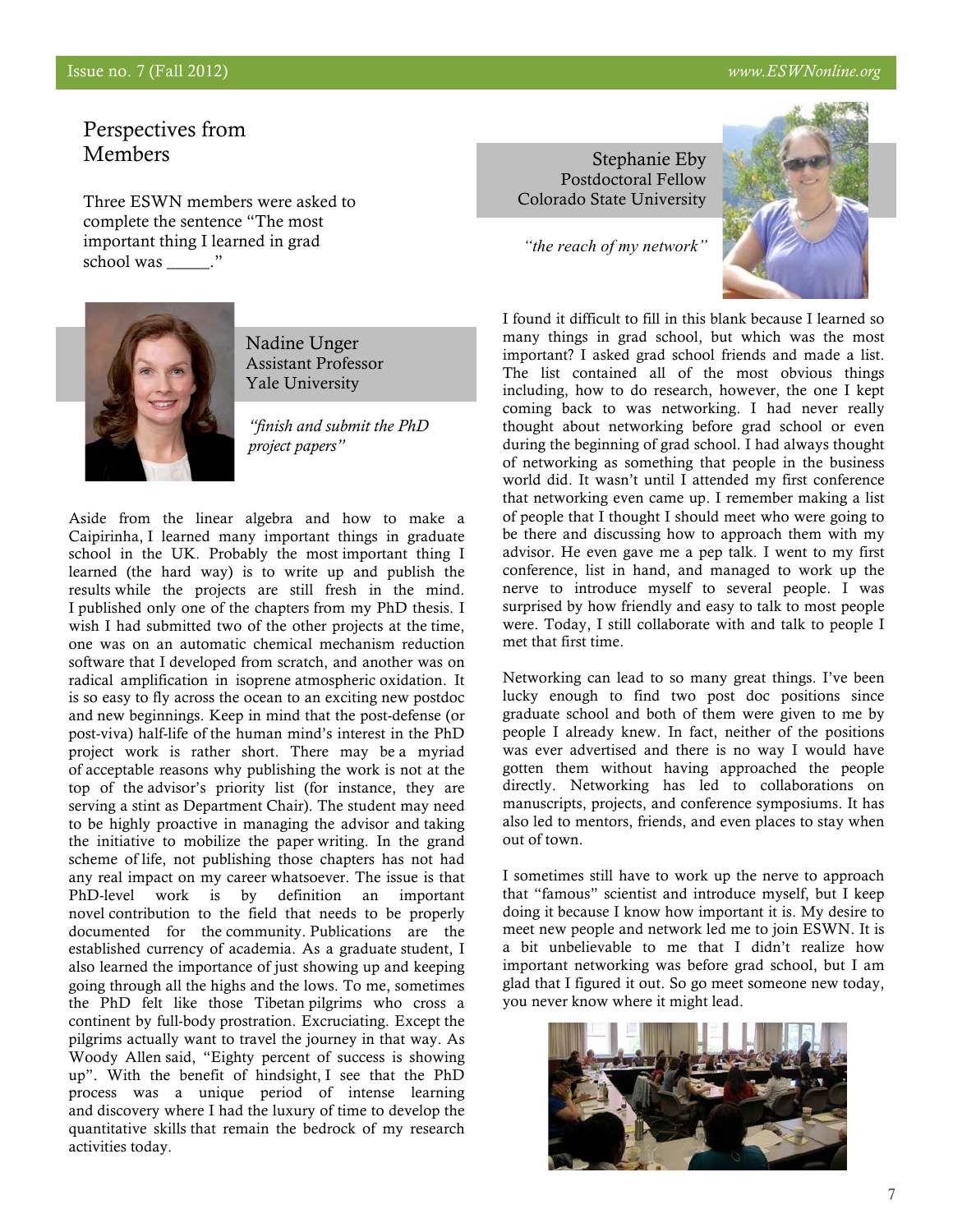### Issue no. 7 (Fall 2012) *www.ESWNonline.org*



Sonya Legg Research Oceanographer and Lecturer Princeton University

When I started grad school my advisor seemed to know more about everything in the field than I would ever be able to master. If he made a suggestion for the research approach I should be taking, I followed it, assuming he would know what he was talking about. But as time went on and I became an expert in my little project at least, I realized that he wasn't always correct in his assumptions or reasoning. So then I learned to argue my case and persuade him to change his mind when necessary. I realized that being able to talk effortlessly about a topic isn't actually the same as understanding all the details, and with some hard work reading up on the literature I could sometimes be the one explaining things to my advisor. Learning that sometimes the supposedly more experienced scientist can be bluffing or simply just mistaken helped me to have confidence in the validity of my own experience and opinions. Since then I've worked with some strong personalities, and remembering this lesson has helped me to avoid being intimidated by their seniority or experience.

# Listserv Highlights, 2012

Lisa Rausch Ph.D. Candidate University of Kansas



Here's a quick summary of some of the most popular discussions on the listserv in 2012. Check out the archive for more details if you see a topic that interests you!

January 2012: This month, listserv subscribers discussed the importance of reviewer anonymity in the peer review process in response to a bill - Grant Reform and New Transparency (GRANT) Act (H.R. 3433 ). The GRANT bill would have required the publication in full of grant proposals on the federal Office of Management and Budget website and the public disclosure of peer reviews. The bill was passed by committee but did not make it out of the House. Another lively discussion resulted when a member wrote in to ask for tips on questions to ask at an interview for a tenure-track position.

February 2012: Two interesting topics generated much discussion this month. The first topic was a request for

 advice on a robust method for managing journal articles. In another discussion, a query about the most important thing for the public to understand about climate science was posed.

March 2012: Highlights this month included advice regarding employment options in private industry or otherwise for a PhD who moves every couple of years, and the website "This is What a Scientist Looks Like."

April 2012: Need some interesting questions and answers for teaching about climate change in your class? Head to the listserv archive for April for a list compiled by ESWN climate experts. You can also find a spirited discussion about how to best support parents (and particularly mothers) attending conferences.

May 2012: Are attachment parenting and feminism compatible? This month, ESWN-ers chimed in with their opinions and personal experiences in response to a New York Times article that asked this question. We also talked about the slow progress toward reasonable parental leave policies at universities and NSF.

June 2012: June was a busy month on the listserv! We began with much commentary on the significance of a "chilly" environment toward women in some departments. This evolved into a discussion of the poor representation of women among winners of major awards, including the Goldschmidt Award and others. One solution put forth was to create small "action-" or "mutual mentoring-" groups to support women at their institutions. Other solutions offered were to make an effort to better publicizing serious gender discrepancies and implicit bias in honors awarded, and to pro-actively increase the number of women nominated for these prestigious awards. In other discussions, a member wrote in to request suggestions for compiling a list of potential reviewers for her tenure application. May's discussion about parenting and conferences and the broader issues of work-life balance also continued into this month. This sparked some interesting comparisons between the relative challenges and benefits in academia and in private industry. Finally, a controversial video posed by the European Union, ostensibly in support of women in science, generated many creative and thoughtful suggestions about how to better promote science careers to girls and young women.

July 2012: An ESWN member who works for a government agency asked for advice for getting into peerreviewing articles as a way to stay plugged in to current research. An anonymous poster requested advice regarding planning to start a family and how soon she should start discussing part-time work in her soft-funded position. Another anonymous poster requested advice from the group regarding applying for a permanent position at an institution where she currently works in a soft-money position. In the spirit of improving our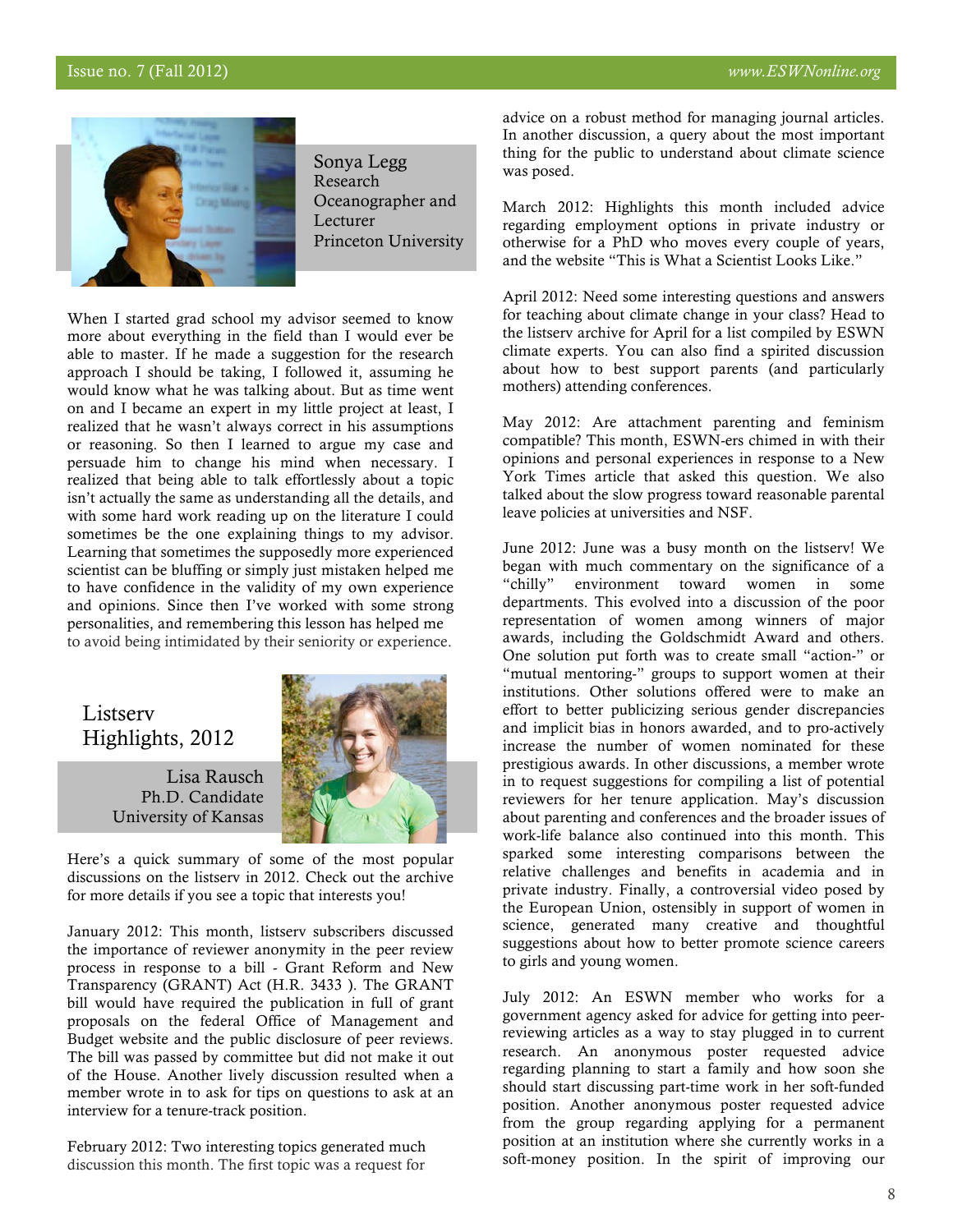#### *Listserv Highlights, 2012, continued*

negotiation skills, two books called "Women Don't Ask" and "Ask for it" were recommended. The ongoing discussion about childcare for professional meetings also continued this month. Another topic raised was that some NSF post-doc fellowships (but not all!) require a change of institution leading to more frequent early career moves for many scientists. These moves can be challenging or impossible for individuals with working partners, family ties to a particular region, and for many other reasons. A member wrote in to request tips for writing a successful NSF post-doc application. Another member requested advice regarding changing her name on her CV after getting married.

August 2012: This month featured lots of good advice to a member regarding conducting a job search in a narrow geographic region, which netted the recommendation of several useful websites and other resources. A professor received advice for supporting her graduate students' conference travel. Looking for some inspirational reading? August's listserv discussion has some recommendations for you. An anonymous poster who decided to read "Women Don't Ask" after it was recommended on the listserv asked for advice regarding how best to approach asking for a promotion. Another anonymous poster shared her experiences with considerable structural and personal sexism observed at a summer school the previous year, generating lots of interesting commentary and triggering a response from organizers.

September 2012: An anonymous poster started out the month with a query about disclosing her reasons for stopping the tenure clock in her tenure application. Recommendations for podcasts for listening to in the lab were passed around. The controversy surrounding the American University professor who breast fed her child in class was debated by the group. A member received advice from the group about accepting a co-authorship on a paper using data she collected. An anonymous poster asked the group how more young female scientists can be given oral presentation slots when there is considerable pressure to give these slots to more established (and usually male) researchers.

October 2012: Another anonymous post generated more interesting commentary - an adjunct at a small liberal arts college receives good support from her department and college, but feels like something is missing and considers looking for another position with more options. A long discussion began regarding how to dress professionally at conferences and in other professional situations, but still "be yourself"…or if this even matters at all. A subdiscussion focused on how and whether to mentor students and young colleagues in this regard. ESWN-ers also shared their experiences using social media in their professional lives.

November 2012: What do you do if you find out you are pregnant right before you head into the field? Who do you tell and when, and how do you decide if it is safe and wise to go? A member posed this question and the group responded with lots great advice and anecdotes from their own experiences. Another post that generated a lot of traffic this month asked where the best place to advertise a post-doc position might be.

# Mentoring: A Personal Perspective

Mona Behl Visiting Fellow American Meteorological Society



To get admission in the best medical or engineering schools in India, the competition had always been fierce. I worked very hard for medical school entrance exams, but I could not make it. The only other subject besides Biology that truly fascinated me was Physics. I was always enchanted by Physics – the relevance of its laws to processes in daily life, and the deep knowledge that is embedded within the seemingly complex equations. These ideas together with the mathematical demands and richness of the involved concepts motivated me to pursue my undergraduate and graduate degrees in Physics.

One teacher who had a substantial influence on my life was Dr. Vishwamittar or VM Sir, as his students would lovingly call him. He was committed to help students navigate school, clarify their career goals, and assist them in learning, in every way possible. Learning was never limited to classroom lectures since he always made time for discussions outside the classroom, as and when required. VM Sir saw potential in every student and encouraged them to pursue whatever they were good at. Even though his expertise was in Physics, he walked that extra mile to provide his students with all the relevant resources (suggestions, books, references, etc.) that could help them achieve their goals. Humility was central to his character. He was a teacher, a career adviser, a skills consultant, a counselor, and a role model. My memory and heart are full of exemplary mentors like VM Sir, who have always guided me for the better, and who have inspired me to dispense what I have learned from them.

By the time I graduated, my interest in Physics had grown even more. I resolved to share this discovery with others and started working as a lecturer in India. As an educator, I tried to put into practice all the qualities that I had admired in my own mentor. I designed an educational module entitled "Open Mind" in which I emphasized "thinking out of the box." Learning was always a twoway exchange between my students and me. My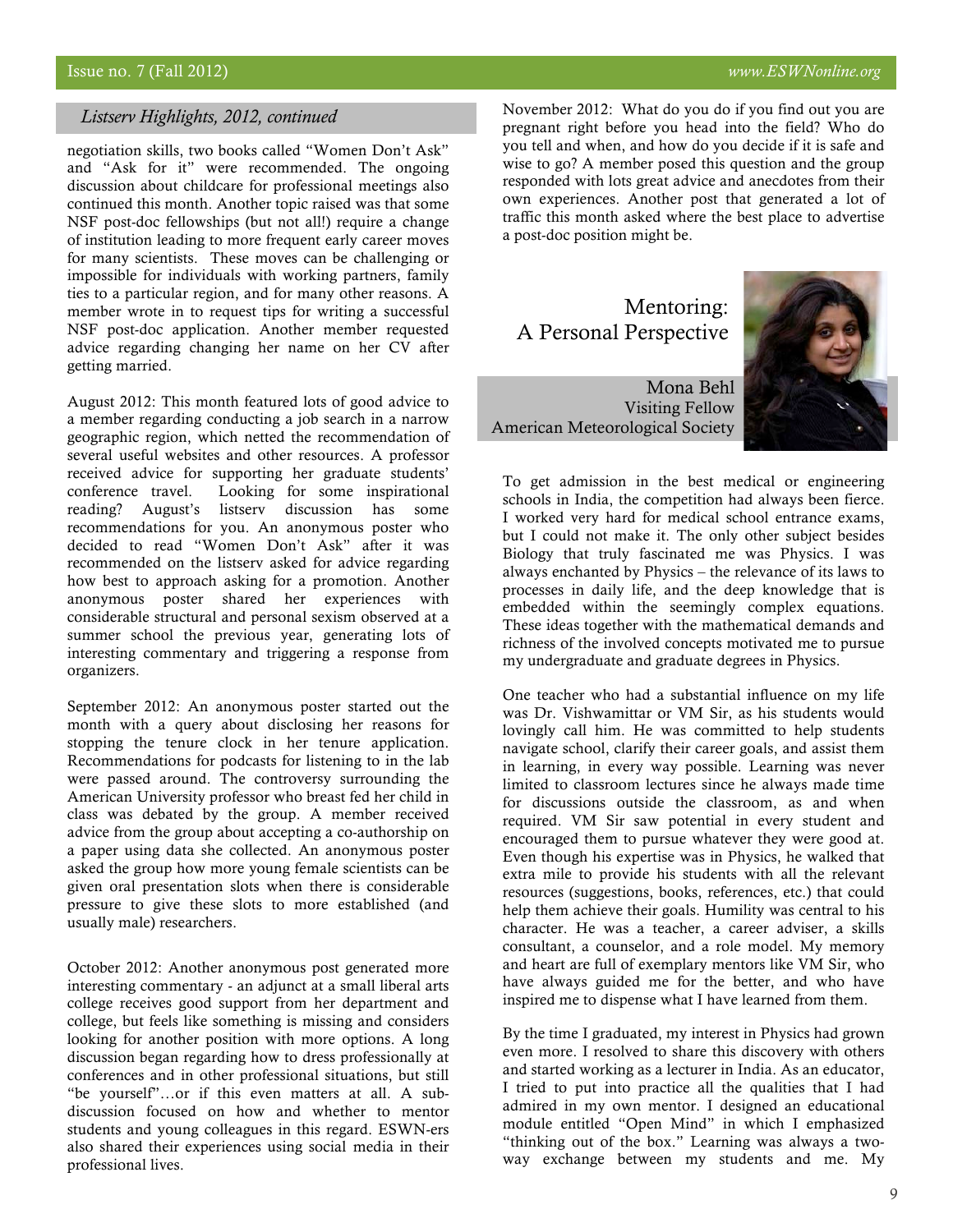#### *Mentoring: Personal Perspectives, continued*

interactions with some of them made me realize the barriers that underprivileged women from rural India, in particular, had to face in order to achieve higher education. I learned about their backgrounds, aspirations, and challenges. This experience propelled me into launching a coaching school for less fortunate women. I got the opportunity to share my enthusiasm for science with them and kindle their curiosity. It was most rewarding to see them stretch out of their comfort zone, and explore education and career advancement opportunities. Some of them eventually made it to the graduate school. Some others recognized their own passions and went on to pursue them. Throughout my career, I stayed in touch with VM Sir – requesting his advice on some matters, and share my mentoring experiences with him.

The quest for more knowledge led me to a Ph.D. degree in Physical Oceanography in the United States. Being a first generation Ph.D., I did not know what to expect, so I looked for guidance to navigate graduate school in a foreign country. As I was getting ready to embark on my (first plane) journey outside India, my adviser connected me to one of his former students, Dr. Agatha de Boer, who had been an international scholar as well. At the time, she was herself transitioning into the next step of her career in Europe, and could therefore empathize with me. Agatha shared with me her professional and personal voyages, and gave me illuminating perspectives on her own cross-cultural experiences. I kept in touch with her all along and we bonded via emails. I looked up to her (and still do) as a colleague, confidante, mentor, sister, and a dear friend.

Like for many other students', graduate school was a mixed bag of "sweet-n-sour" experiences for me. Anytime I found myself in a doubtful situation and looked for advice from Agatha, she would provide me with an unbiased viewpoint, spot learning opportunities from the challenge, and provide meaningful feedback to me. Every now and then, she would tell me inspiring stories of her sisters, the challenges that they dealt with, and how they successfully emerged from all the difficult situations. It was also on her suggestion that I joined a mentoring group for women in physical oceanography called MPOWIR (www.mpowir.org) Through a monthly phone call with this group, I connected with senior women scientists who shared their knowledge, skills and experiences. The group served as a sounding board during my career. It was most helpful to obtain multiple assessments and critical examination of various issues and ideas. Meanwhile, I also continued to share my passion for science by volunteering my time to engage with students at various schools and colleges.

Not very often does one come across people who have a positive outlook towards most things in life. After

finishing my Ph.D., I landed in a position where I got the opportunity to work with one such person, Dr. Bill Hooke. A genuine gentleman, scholar, and a compassionate human being, Bill fosters a warm and positive environment around him. He is a patient and respectful listener who nurtures potential and instills confidence in his mentees. He tells inspiring anecdotes that cultivate optimism. His ability to tailor scientific facts into a compelling story is truly enlightening. Something else that I have learned from Bill is that lifelong learning is often preceded by mistakes. Bill allows his mentees to make mistakes, learn and improve over time. His open door attitude results in a healthy exchange of many wonderful ideas. In many ways, Bill reminds me of VM Sir.

My mentors have nourished my personal and professional growth. They have empowered me with positive values and unique perspectives, and have encouraged and supported me in all my endeavors. By extending the culture of mentoring to my own mentees, I have been able to witness them make revelatory discoveries about themselves. Coming full circle, mentoring has been a powerful relationship to me.



Looking Ahead to the Next Decade

Allison Steiner, for the ESWN Board Associate Professor University of Michigan

It's hard to believe that ESWN just had its ten-year anniversary. For many of us who have been here from the beginning trying to build our own networks and navigate our careers, it's amazing to see the growth of this network and the support it provides to our members. This ten-year anniversary has been a time of reflection for many of us, and we've been thinking about what ESWN will become in the next decade. Looking ahead, we can expect some big changes as we learn how to support, manage and expand our existing group. Here are a few things that are on the ESWN's agenda for 2013: